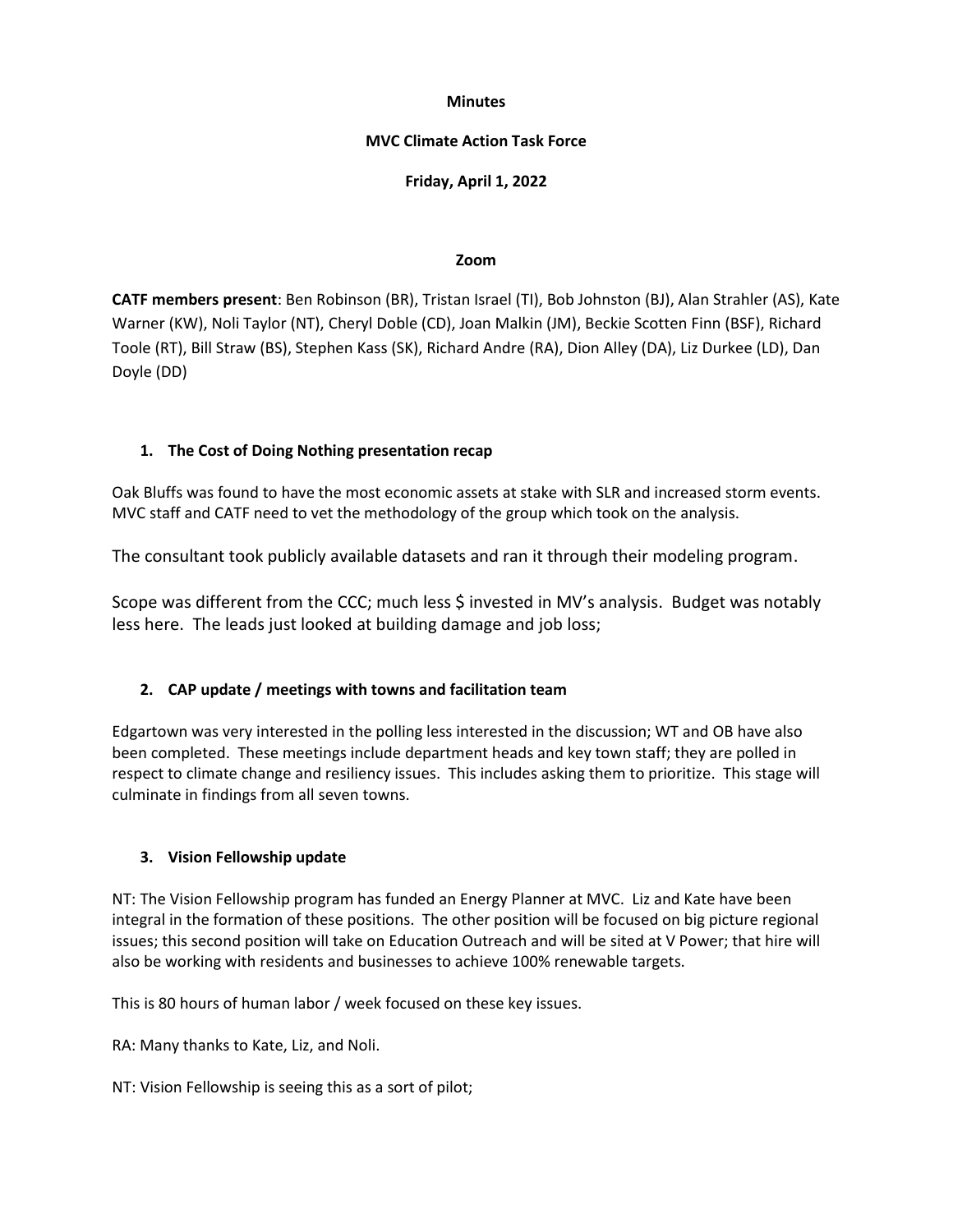# 4. **Grant writer / researcher position update**

Can we go out to seek a hire, and do we have money available? Where do we house them?

TI: If this relates to setting up an Adaptation Fund, or Community Fund of sorts, we need to set up a process to vet and prioritize projects.

JM: As job description is needed.

KW: Should we bring in Town Administrators to discuss at this early stage? It might be behoove us to do that.

Given this is a potential funding mechanism for projects otherwise unfunded, it represents another service added.

BJ: We should consider adapting the proven practice/fundraising apparatus the island Inst. has found successful.

BR: An Island financing meeting for Isl. Institute?

MG: A sustainable funding mechanism could come in the form of a tourism tax; tons of dollars are generated for conservation in Palau through this framework; our assets are tourists; we should exact green fees; half could go towards infrastructure upgrades and half to conservation organizations.

BJ: A large event fee built into the Beach Road festival could also generate meaningful dollars toward these fundraising efforts.